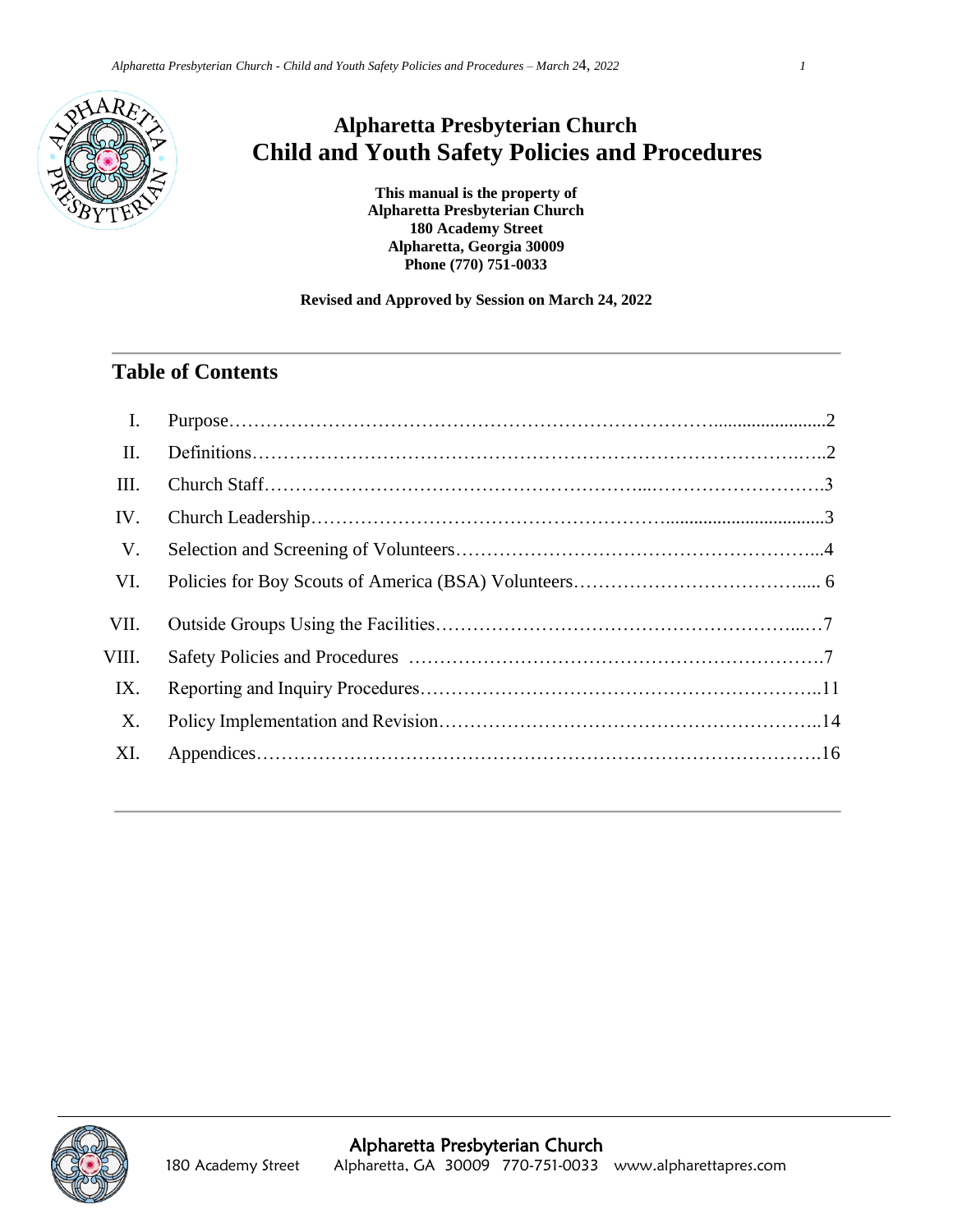#### **I. Purpose**

Alpharetta Presbyterian Church (APC) seeks to provide a safe and caring environment for its children and youth. This policy has been written to help protect children and youth from sexual, physical, verbal and emotional abuse or harassment. This policy also establishes protection standards and expected conduct for Approved Volunteers and staff. Adult sexual misconduct is addressed in APC's Adult Sexual Misconduct Policy and Procedures document. Additionally, APC Day School, the Boy Scouts and the Cub Scouts have their own specific and unique compliance documents. However, these organizations are held, at a minimum, to the standards defined herein.

#### **II. Definitions**

**Sexual Abuse and Exploitation of Children:** The Presbyterian Church USA's (PCUSA's) Book of Order defines sexual abuse as " . . . sexual conduct [with] any person under eighteen years of age or without the mental capacity to consent." (D-10.0401c) This includes the use or coercion of any child to engage in, or to assist in, any sexual conduct (or simulation for the purpose of producing a visual depiction) including (but not limited to) molestation, rape, indecent exposure, the viewing of pornographic materials, and the specific acts listed in Georgia Annotated Code 19-  $7-5(b)$ .

**Sexual Harassment:** This includes unwelcome sexual advance, request for sexual favors, or other verbal, visual or physical conduct of a sexual nature. This includes unwelcome sexual jokes, innuendo, unwelcome or inappropriate touching or display of sexual images that insult, degrade or sexually exploit others.

**Presumed Consent**: This is the assertion that a particular act is between consenting adults. Presumed Consent does not apply in relationships where there is a disparity of power, such as those between a minister and a parishioner or an adult with a minor child.

**Physical Abuse***:* This includes (but is not limited to) non-accidental punching, beating, kicking, biting, burning, shaking, throwing, stabbing, choking, hitting (with a hand or object) and unnecessarily restraining or neglecting a child. APC considers such contact physical abuse even if the child sustains no injuries, or the adult never intended injury. Corporal punishment is never tolerated at APC; this includes physical discipline such as paddling or spanking.

**Emotional and Verbal Abuse***:* This includes (but is not limited to) belittling, insulting, rejecting, teasing, bullying, and unreasonable demands beyond a child's capabilities. Such actions threaten a child's psychological development, and APC considers them emotional abuse even if there is no observable change in the child's behavior, mood, response or cognition.

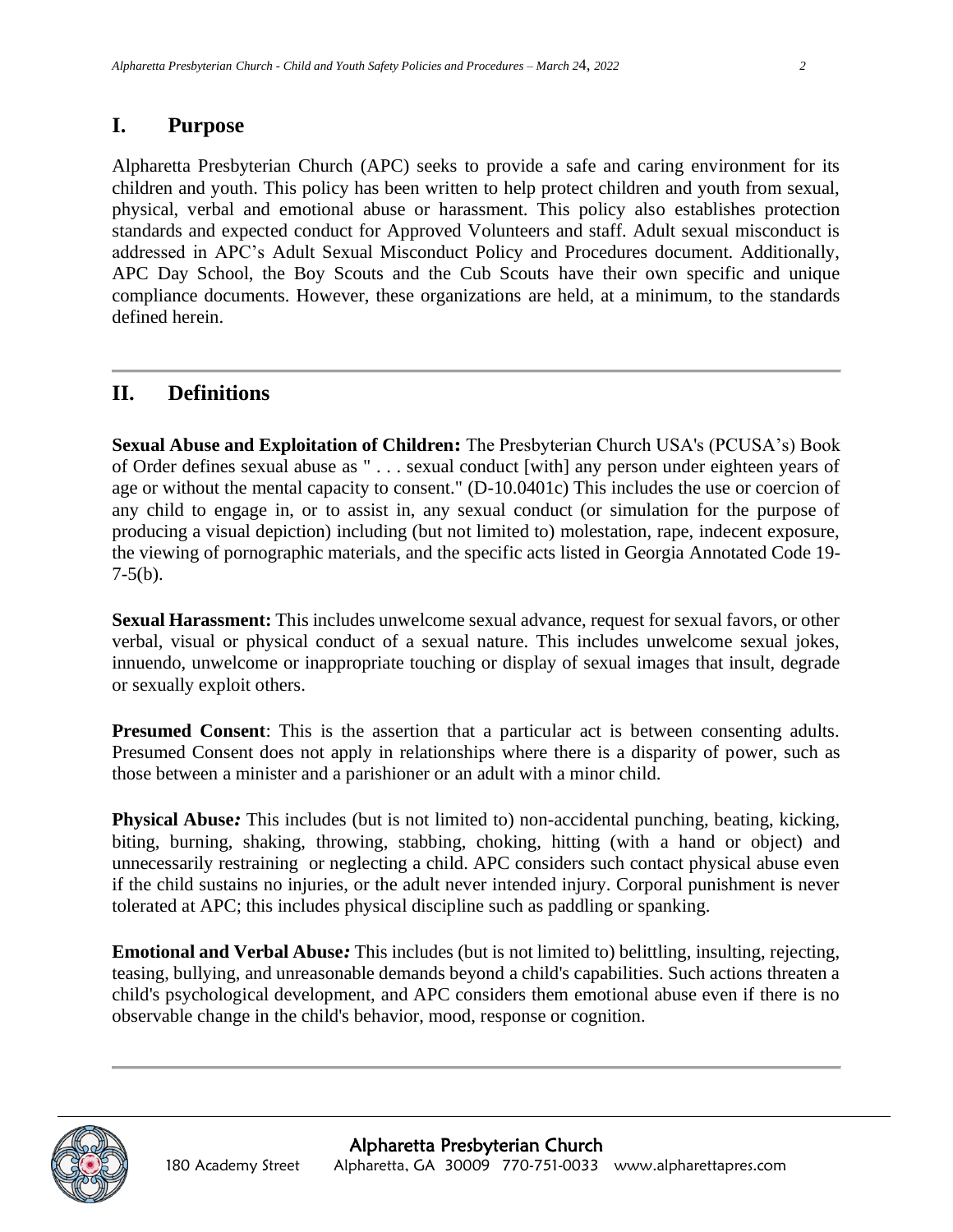## **III. Church Staff**

- 1. *Church staff* is defined as all paid employees of APC, including day school staff.
- 2. All W2 church staff shall read this policy and receive training upon, and as a condition of, employment. Training will be repeated annually throughout employment. Records of proof of completion will be maintained by each administrator for their area (Staff, Volunteers, Dayschool) Any 1099 contract employees will be held to the aforementioned policy if they specifically work with children or youth programs.
- 3. As a condition of employment, all church staff must consent to a criminal history and identification confirmation (background check). These confidential reports will be kept in a separate and locked file. Rechecks will be performed every 3 years.
- 4. All new church staff must attend the first available Child and Youth Safety Policy training available (online or in person) and thereafter annually. Those completing online training will complete the ["Child and Youth Safety Questionnaire" online form](https://forms.office.com/Pages/ResponsePage.aspx?id=XENLTiQN70iz8eLTKhb2QYPqPhGg8G1Cm-yf0pLYC7xUQkpOVUNEOElNRDhENVMxUjhBUjZIQ09QRy4u) and those records will be maintained in personnel files.
- 5. All church clergy must satisfy and abide by the clearance and the educational and professional standards of the PCUSA and the Presbytery of Greater Atlanta.
- 6. Any person who has been convicted of the sexual, physical or emotional abuse of children cannot work on our church staff. Any person accused of abusing or exploiting children (as defined in this policy) will be placed on paid administrative leave until the allegation is resolved.

### **IV. Church Leadership**

1. All Elders and Deacons must annually complete the Child and Youth Safety Policy training session, virtually [\(with questionnaire\)](https://forms.office.com/Pages/ResponsePage.aspx?id=XENLTiQN70iz8eLTKhb2QYPqPhGg8G1Cm-yf0pLYC7xUQkpOVUNEOElNRDhENVMxUjhBUjZIQ09QRy4u) or in-person.

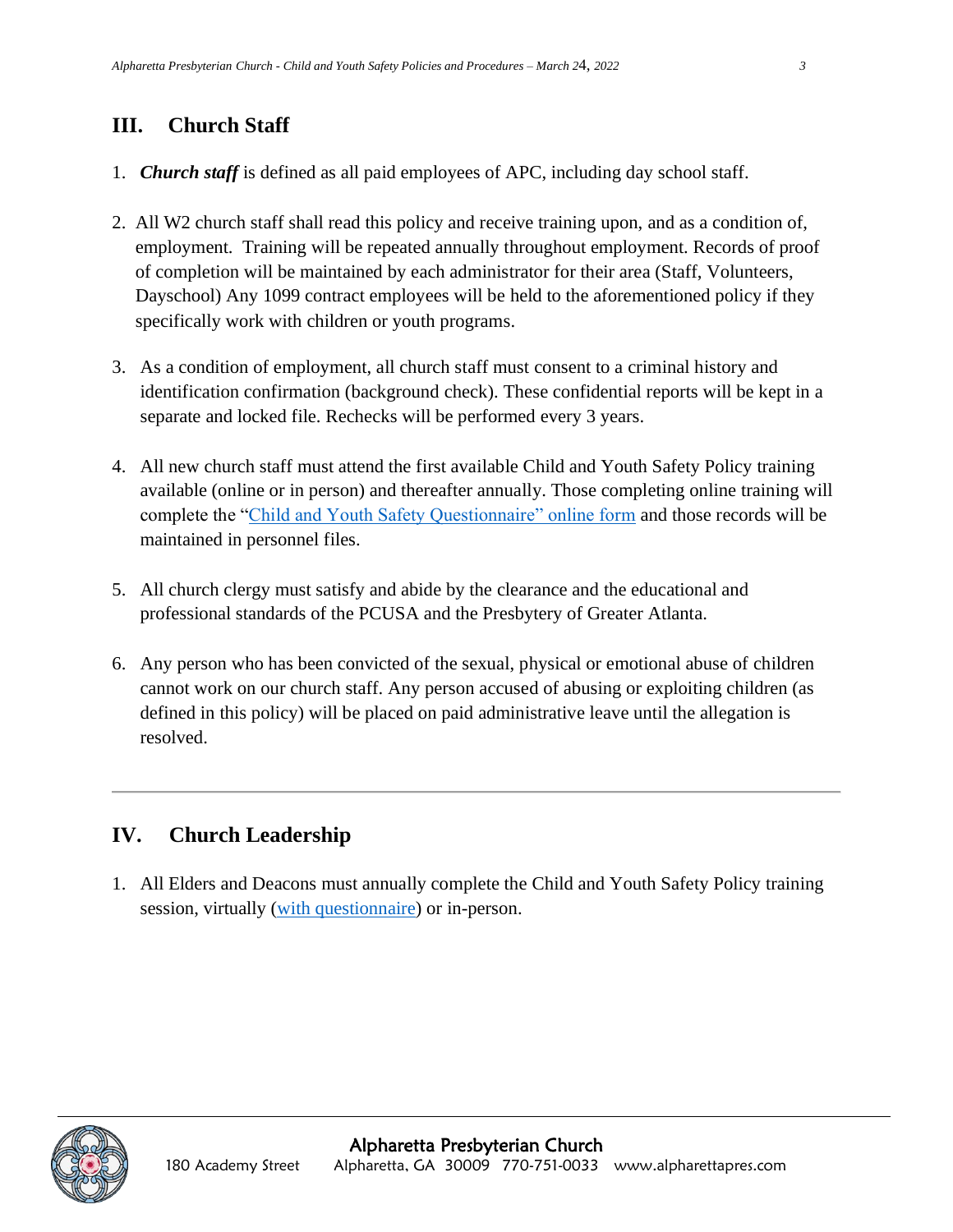### **V. Selection and Screening of Volunteers**

1. "All adult volunteers wishing to work with children/youth on a consistent basis must:

A. Complete a ["Child/Youth Approved Volunteer Information Form"](https://forms.office.com/Pages/ResponsePage.aspx?id=XENLTiQN70iz8eLTKhb2QZ-3cbjDyPhIpglbtWX2a6pUQlk5VjQwNVJTREVVQVQ2MUNYRlpDSlEyQy4u) (Appendix A), or the online version, **annually**.

B. Consent to a criminal history and identification confirmation (background check) previously referred to in Section III.

C. Attend the first available Child and Youth Safety Policy training available (online or in person) and thereafter every 3 years. Those completing online training will complete the ["Child and Youth Safety Questionnaire" online form](https://forms.office.com/Pages/ResponsePage.aspx?id=XENLTiQN70iz8eLTKhb2QYPqPhGg8G1Cm-yf0pLYC7xUQkpOVUNEOElNRDhENVMxUjhBUjZIQ09QRy4u) and those records will be maintained in personnel files.

When the **3 requirements** are satisfactorily completed, the volunteer's name will be submitted to Session and, if approved, will become an Approved Volunteer.

- 2. If you do not consent to a criminal history and identification confirmation (background check), you cannot serve as an Approved Volunteer (see #5 of this section below) at Alpharetta Presbyterian Church.
- 3. Adults who have been convicted of sexual, physical or emotional abuse cannot serve as a volunteer in church-sponsored programs for children/youth. Any person accused of the sexual, physical or emotional abuse of children cannot volunteer until the accusation is cleared.
- 4. If a background check comes back with an adverse finding, it will be given directly and confidentially to the Associate Pastor for Youth and Young Adults for review and decision. Senior Pastor will provide consultation if necessary. The applicant will be notified that their background check results are under review. They will also be given a copy of the background check, the contact information of the background check company, and a copy of the FCRA's "A Summary of your Rights under the Fair Credit Reporting Act." They have a right to dispute the information with the agency.
- 5. A confidential record of individuals who are unable to become approved volunteers or approved drivers (whether because of an adverse finding on a background check or pastoral/other knowledge of individual's history) will be kept in a locked drawer in the senior pastor's office.

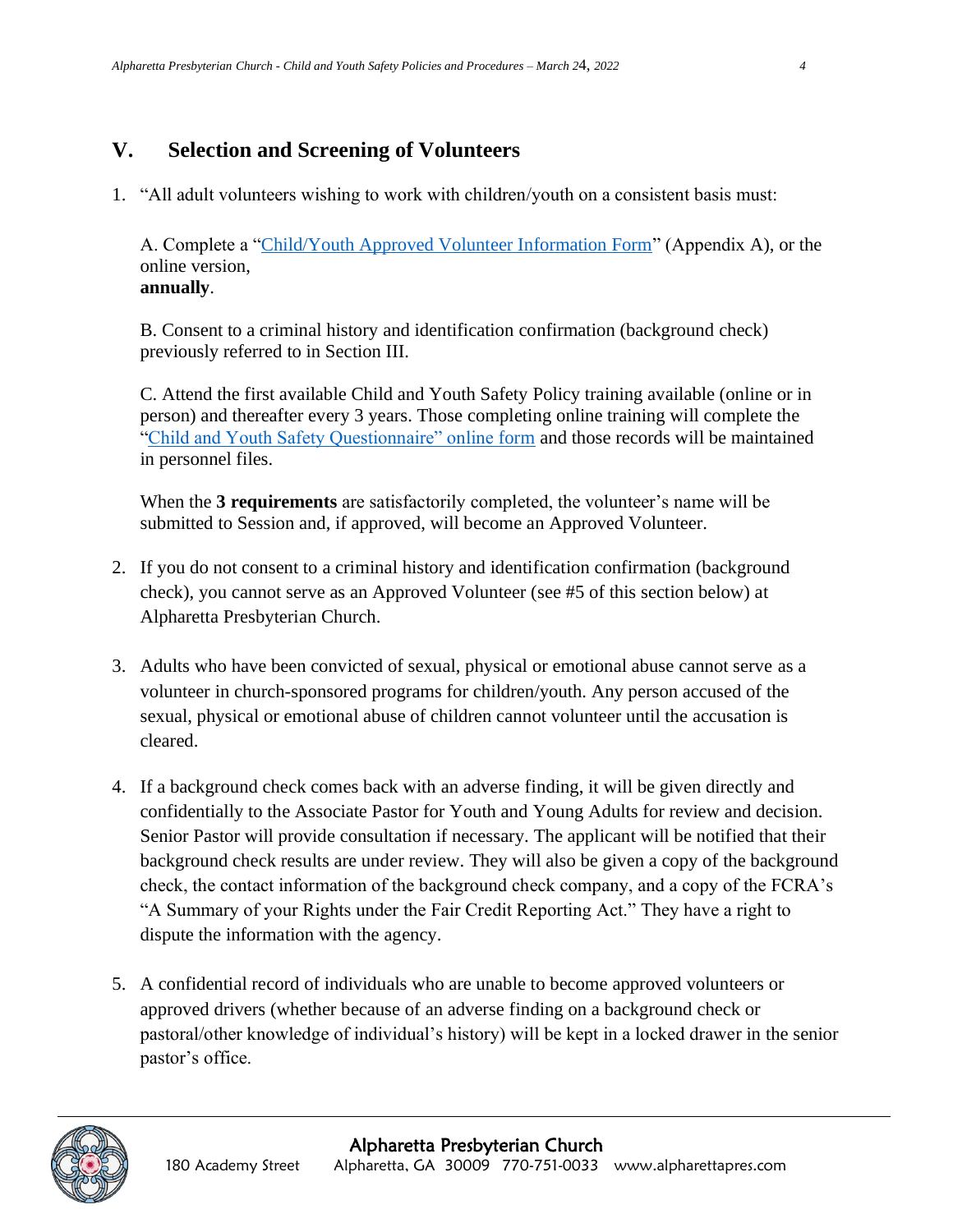- 6. Approved Volunteers, working with children/youth, must be *active members* (as defined by the *Book of Order*) for at least six months and be at least 18 years old. If an adult wishes to occasionally be a volunteer on a short-term basis, and has been an active church member for at least six months, that adult may work with children/youth only in tandem with an Approved Volunteer or staff person. Best practices would encourage the presence of two Approved Volunteers working with children/youth, although certain circumstances may dictate the presence of two adults, one of whom is an Approved Volunteer.
- 7. An adult should never be alone with children/youth.
- 8. For approved volunteers, criminal histories and identification confirmations are required of, but are not limited to, the following persons:
	- Sunday School Teachers
	- Youth Advisors
	- Whiz Kids Tutors
	- ACT 1 Volunteers
	- Choir/Music Volunteers
	- Nursery, Promise Class and Kinder-Worship Leaders
	- Confirmation Teachers/Leaders
	- Youth and Confirmation Mentors
	- Vacation Bible School Volunteers
	- Summer Camp Volunteers
	- Mission Trip Volunteers
	- Boy Scouts of America (BSA) Volunteers (refer to section VI below)
- 9. Youth who lead children on a consistent basis must attend the first available Child and Youth Safety Policy training (online or in person), review this policy annually, and sign and date the policy. Those completing online training will complete the ["Child and Youth Safety](https://forms.office.com/Pages/ResponsePage.aspx?id=XENLTiQN70iz8eLTKhb2QYPqPhGg8G1Cm-yf0pLYC7xUQkpOVUNEOElNRDhENVMxUjhBUjZIQ09QRy4u)  [Questionnaire"](https://forms.office.com/Pages/ResponsePage.aspx?id=XENLTiQN70iz8eLTKhb2QYPqPhGg8G1Cm-yf0pLYC7xUQkpOVUNEOElNRDhENVMxUjhBUjZIQ09QRy4u) online form. A copy will be retained in church records. Their ["Child/Youth](https://forms.office.com/Pages/ResponsePage.aspx?id=XENLTiQN70iz8eLTKhb2QZ-3cbjDyPhIpglbtWX2a6pUQlk5VjQwNVJTREVVQVQ2MUNYRlpDSlEyQy4u)  [Approved Volunteer Information Form"](https://forms.office.com/Pages/ResponsePage.aspx?id=XENLTiQN70iz8eLTKhb2QZ-3cbjDyPhIpglbtWX2a6pUQlk5VjQwNVJTREVVQVQ2MUNYRlpDSlEyQy4u) must be co-signed by a parent or guardian.
- 10. Committees which seek adult volunteers to work with children/youth must recommend them to the Session for approval after all requirements outlined above are satisfactorily completed. If Session approves an Adult Volunteer, that approval is valid for one year from the date of the approval. Renewal of Session approval is required annually to continue as an Approved Volunteer. This is typically done at the July session meeting before the start of the school year.

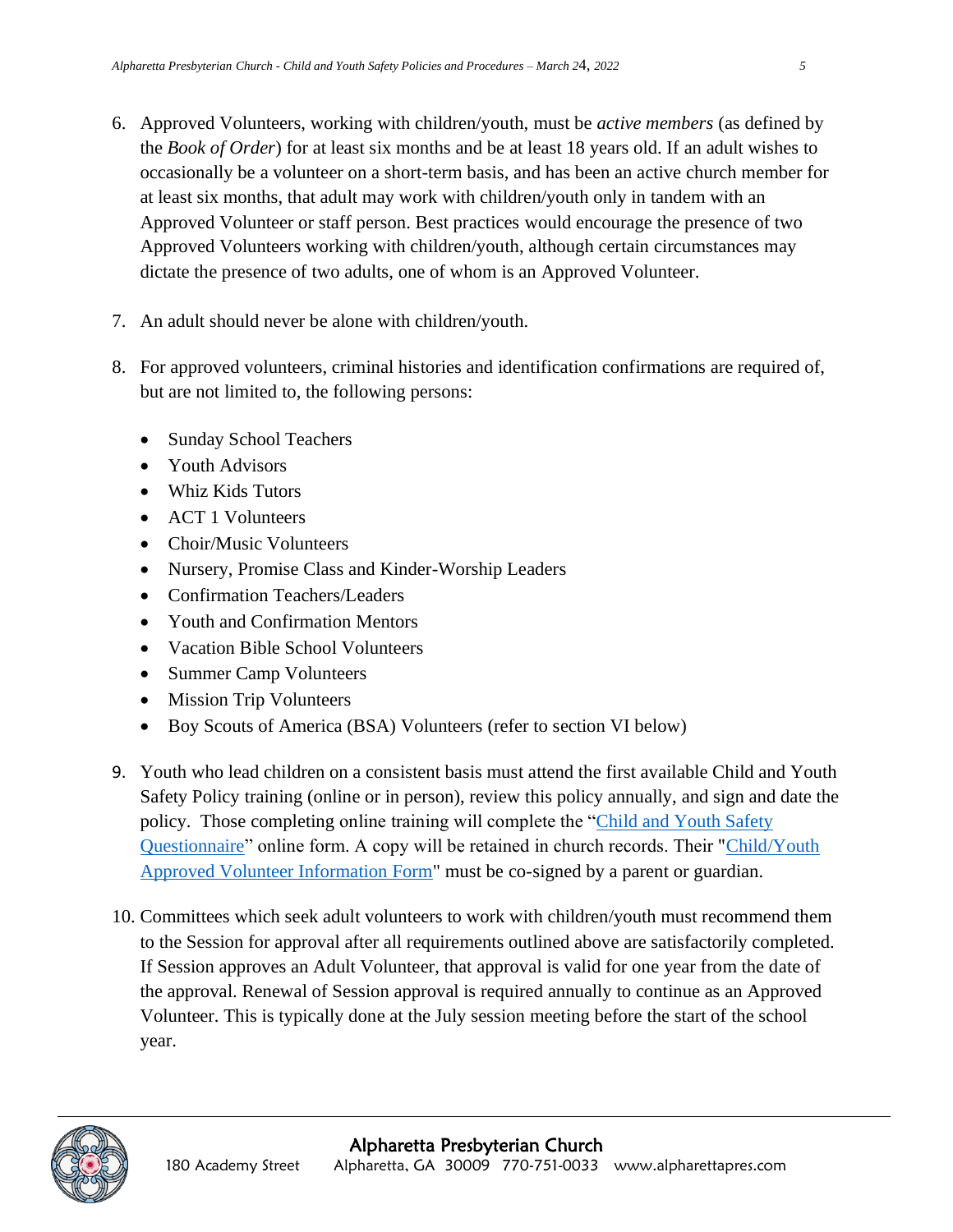- 11. All volunteers working with and providing guidance to children/youth must exhibit appropriate behavior when working with children including: appropriate language (no profanity, no belittling, and no sexual banter, either explicit or by innuendo), and appropriate physical contact (no pushing, no striking, no wrestling, and no unwelcome touching).
- 12. Other prohibited conduct includes using, possessing or being under the influence of alcohol or illegal drugs or being impaired by legally prescribed drugs during church sponsored programs. Any tobacco or vapor device use is also prohibited when working with children and youth. Possession or use of weapons is prohibited when working with or transporting children and youth.
- 13. Gifts may be given on a group basis and for special occasions only. Staff and volunteers are not allowed to give gifts to individual children/youth without the knowledge and permission of the parents/guardians. Cash is never to be given.
- 14. Persons violating this policy may lose "Approved Volunteer" status. If "Approved Volunteer" status is lost, they will be unable to serve as volunteers with children/youth until the APC Session restores "Approved Volunteer" status.

## **VI. Policies for Boy Scouts of America (BSA) Volunteers**

1. BSA Approved Volunteers, working with children/youth, must be a registered volunteer with The Boy Scouts of America and be at least 18 years old. All Boy Scouts of America (BSA) adult volunteers, with troops that are chartered by APC, wishing to work with children/youth must:

- a. Consent and apply to complete a background check (every 3 years) previously referred to in Section III.
- b. Review APC's current Child and Youth Safety Policies and Procedures and sign to confirm that you have reviewed it using the **[BSA Volunteer Acknowledgement Form](https://forms.office.com/Pages/ResponsePage.aspx?id=XENLTiQN70iz8eLTKhb2QZ-3cbjDyPhIpglbtWX2a6pUQzBWVVI0UlhaNzdJTTBNWERWOFpBQVE4WS4u) (Appendix N)**
- c. Complete the [BSA Volunteer Acknowledgement Form](https://forms.office.com/Pages/ResponsePage.aspx?id=XENLTiQN70iz8eLTKhb2QZ-3cbjDyPhIpglbtWX2a6pUQzBWVVI0UlhaNzdJTTBNWERWOFpBQVE4WS4u) (Appendix N), or the online version, annually (during the time of annual re-chartering) or upon becoming a newly registered volunteer with BSA.

When these requirements are satisfactorily completed, the BSA volunteer's name will be submitted to Session and, if approved, will become a BSA Approved Volunteer. To help ensure compliance with this policy the BSA Charter Representative, Scout Master and/or Committee Chair will be responsible the following:

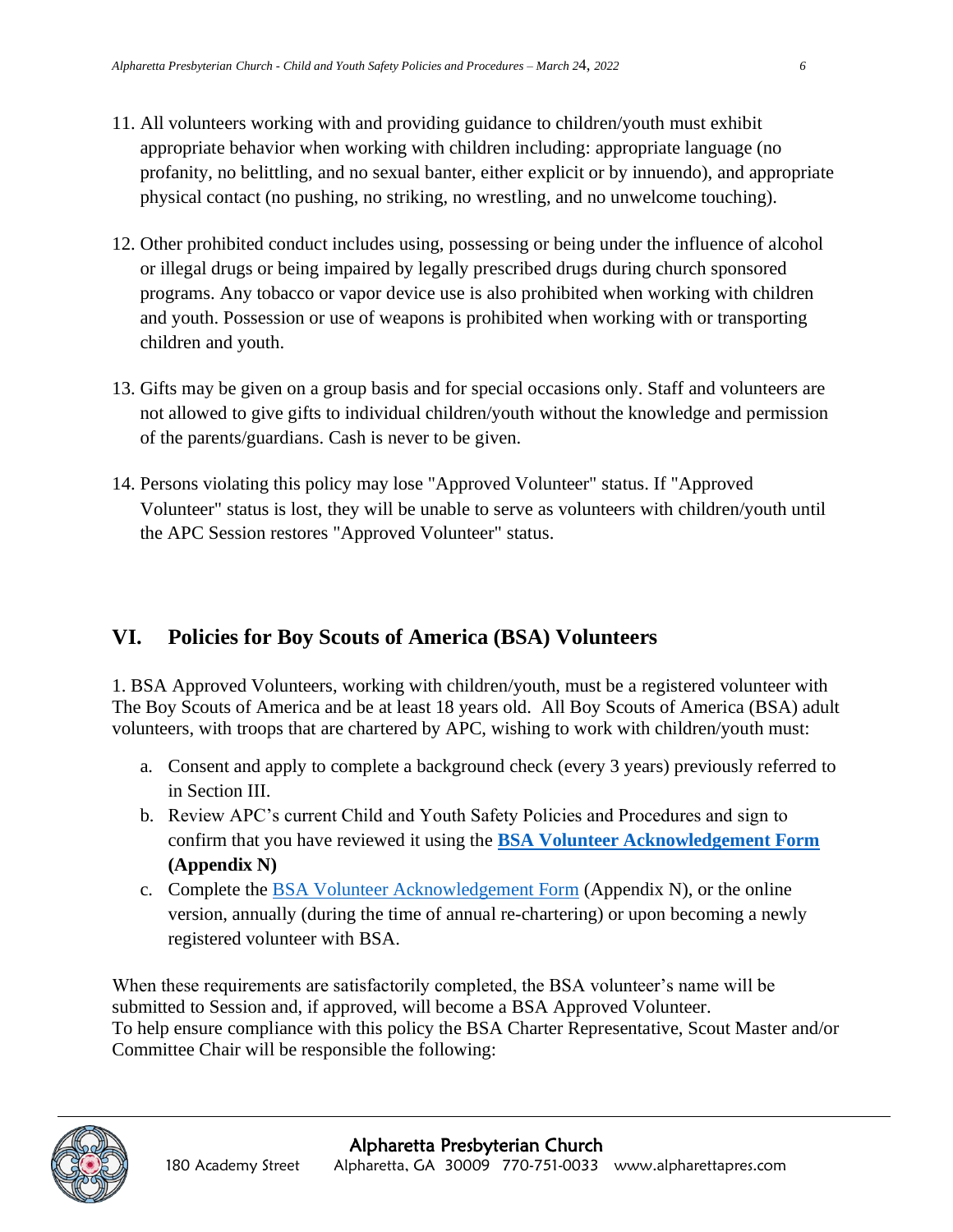- 1. Providing all registered volunteers of your Troops/Packs with a copy of the **[APC Child-](file:///C:/Users/kari/OneDrive%20-%20Alpharetta%20Presbyterian%20Church/Shared%20Documents/Children)[Youth Safety Policies for BSA Volunteer Procedures PDF](file:///C:/Users/kari/OneDrive%20-%20Alpharetta%20Presbyterian%20Church/Shared%20Documents/Children)** document. This document outlines the APC Child and Youth Safety procedures for each BSA-APC Volunteer.
- 2. An annual report confirming the date their adult volunteers met APC's **three** Child-Youth Safety requirements.
- 3. Quarterly, as new volunteers join the troop/pack provide APC with an updated list of any new volunteers before January 15, April 15, July 15 & October 15 of each year.

The cost of criminal history and identification confirmation required to meet this policy shall be paid by the BSA applicant during the online application entry process.

If a background check comes back with an adverse finding, it will be given directly and confidentially to the Associate Pastor for Youth and Young Adults for review and decision. Senior Pastor will provide consultation if necessary. The applicant will be notified that their background check results are under review. They will also be given a copy of the background check, the contact information of the background check company, and a copy of the FCRA's "A Summary of your Rights under the Fair Credit Reporting Act." They have a right to dispute the information with the agency.

2. APC Chartered Units of Boy Scouts of America (BSA) shall comply with the adult volunteer screening, two-deep leadership, adequate supervision, tour permits, event transportation, pickup and drop-off, bathroom use, and all other youth protection guidelines of the BSA.

3. APC Chartered Units of BSA must complete the Appendix B – Child and Youth Safety Policy for Outside Groups, and sign a Volunteer Acknowledgement Form that states the unit (Charter Representative, Scoutmaster and/or Committee Chairman) has read and agrees to comply with the APC Child and Youth Safety Policy. Maintenance of current Youth Protection Certification through the BSA specifically meets the APC Annual online or in-person training requirement of this policy.

4. A BSA adult volunteer should never be alone with children/youth.

# **VII. Outside Groups using the Facilities**

Any group using church property must abide by the Child and Youth Safety Policy for Outside Groups (Appendix B). As part of the ["Facility Use Request" application](https://alpharettapres.sharepoint.com/:w:/g/Eb8YrXGKRC5ChaApI3e0jsUBVxYTKUbM9xvYvUWpl3gNdA?e=nD2HoR) (Appendix B1), outside group/organization leaders must sign and return a statement, annually, indicating that they have read this summary policy and will abide by it. Failure to do so will result in their facility privilege being revoked. Additionally, outside groups working with youth and children shall submit the names of two adults who will be present at all scheduled events. These two adults must successfully complete a state and national background check. The office assistant shall keep this information in a locked file.

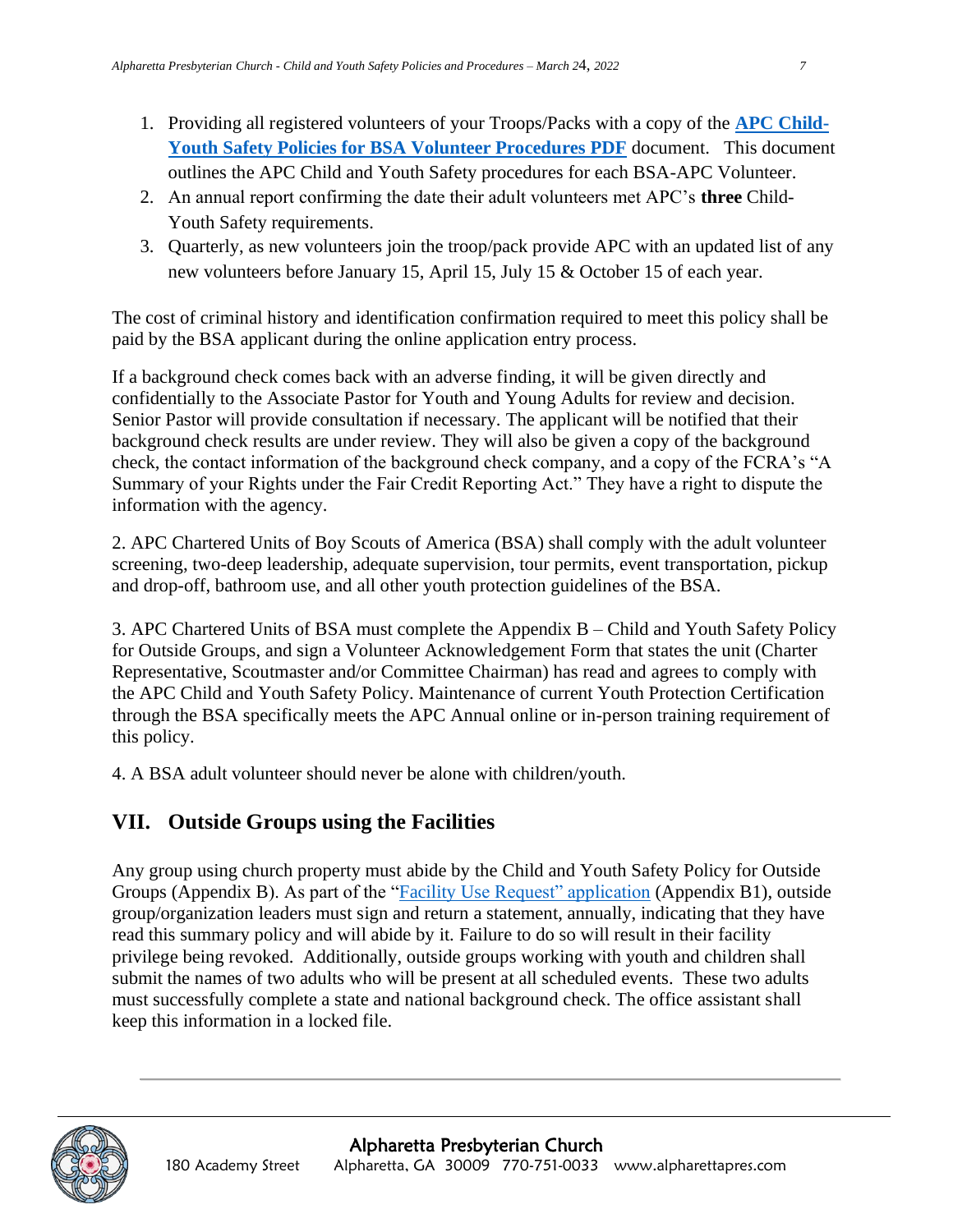#### **VIII. Safety Policies and Procedures**

#### **1. General**

- A. Best practice of the church is two Approved Volunteers present when tending children/youth at church programs. When one-on-one contact between an adult and a child/youth is required (such as pastoral counseling) the meeting will be conducted in view of other adults.
- B. All classrooms and meeting rooms which do not have an unobstructed glass panel must remain open. If a door does not have a glass panel, the top-half of the door must remain open.
- C. Registration Forms (Appendices C  $\&$  G or online version) for each child/youth participating in church sponsored events must be completed annually by the parent/guardian. These forms will be kept in a locked file in the Children's Ministry office, the Day School office, the Youth Ministries' office, or the Promise Class.
- D. All Approved Volunteers should wear nametags when attending to children/youth.
- E. Any dangerous or broken items in the church or on its property should be reported immediately to the property manager for repair.
- F. Corporal Punishment or physical discipline will not be used by anyone working with children/youth in the church or its programs. Staff and Volunteers must comply with APC's Children and Youth Ministry Discipline Policy (Appendix D)
- G. Any suspicious person(s) on the church property must be reported immediately to a church staff member or event leader.

## **2. Trips**

- A. Parents/guardians of children/youth must sign and return [Child and Youth Overnight Trip](https://forms.office.com/Pages/ResponsePage.aspx?id=XENLTiQN70iz8eLTKhb2QZ-3cbjDyPhIpglbtWX2a6pUNjY4RVlXOE5UVlkxSDNLM0tIQVpTTDJURy4u)  [Consent Form](https://forms.office.com/Pages/ResponsePage.aspx?id=XENLTiQN70iz8eLTKhb2QZ-3cbjDyPhIpglbtWX2a6pUNjY4RVlXOE5UVlkxSDNLM0tIQVpTTDJURy4u) (Appendix E) before their child(ren) may attend church-sponsored off-site events.
- B. All drivers for church events involving youth/children must be at least 25 years old, submit photocopies of a valid driver's license and a valid insurance card, and successfully complete a 3 year background check on their driving record.
- C. No DUI, reckless driving convictions in the last three years will be acceptable.
- D. Best practice for vehicle use with youth/children is two adults per vehicle. Never one-onone youth/child and adult.

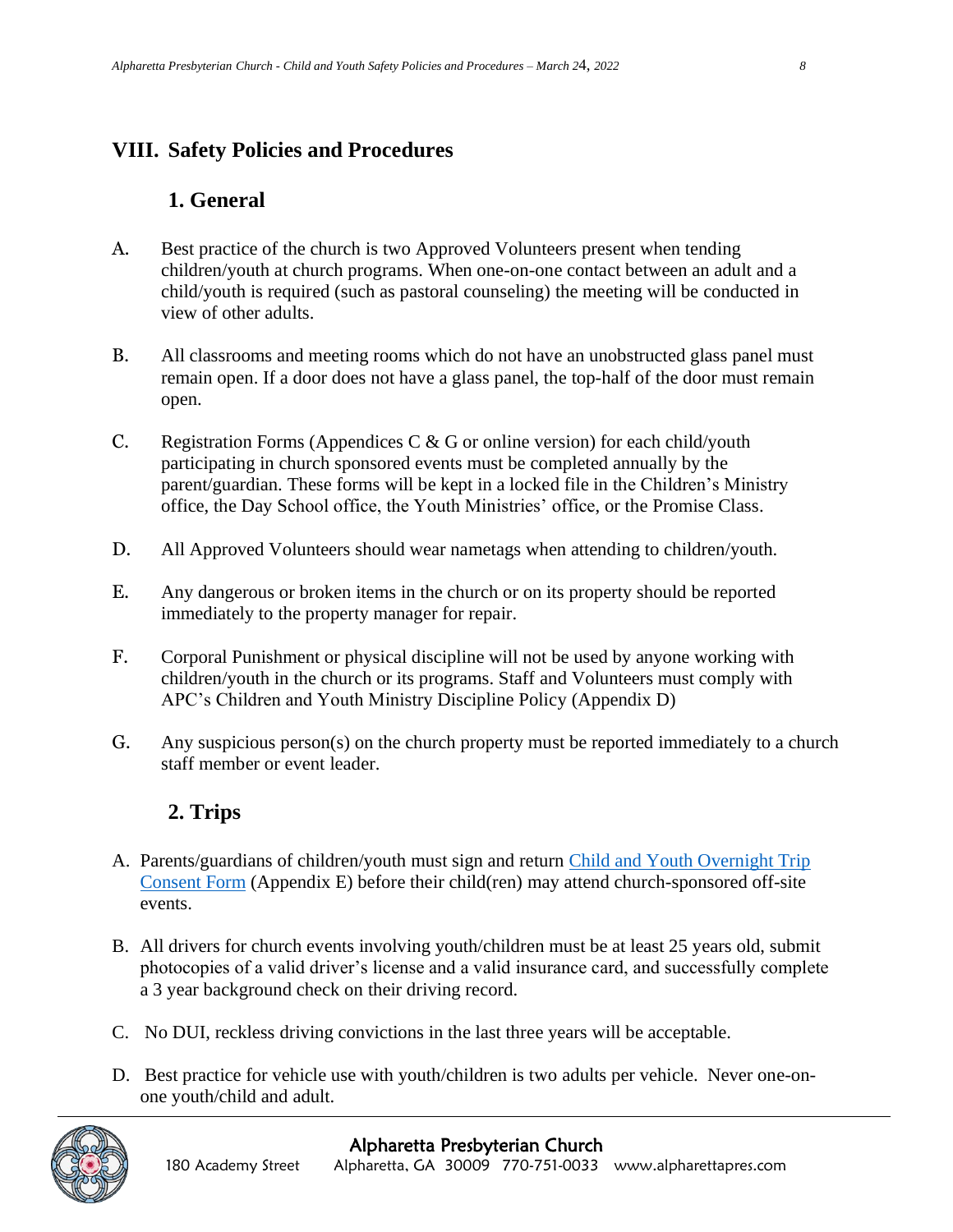- E. Drivers cannot use cell phone while operating the vehicle.
- F. Seat belts must be worn at all times. Children under 12 may not sit in the front seats. Child safety seats must be used as required by law.
- G. First aid kits must be taken on all trips (i.e., activities or events which are held off church property). A portable defibrillator is available.

#### **3. Care for Children/Youth**

- A. Any APC member or staff of this church engaged in ordered ministry who suspects that a child has been abused at home or elsewhere, *as mandated reporters,* **(**defined according to Georgia code § 19-7-5(c)(1) must notify civil legal authorities-typically the Division of Child and Family Protective Services (DFCS) immediately. Abuse Hotline: 1-855-GACHILD.
- B. If a child/youth arrives with a fever, intestinal upset or contagious condition worse than a mild cough or runny nose, the volunteer, teacher or leader may ask the parent to remove the child from the program until he/she is well. The child must be symptom-free for 24hours before returning to the program. All children's and youth programs will adhere to the COVID-19 safety gathering guidelines approved by Session.
- C. In order to ensure the safety of all children, children may be redirected or moved to a situation where the child is removed from other children per the Child Discipline Policy (Appendix D). When absolutely necessary, appropriate restraint will be used in order to save the life of a child, to protect a child or an adult from physical harm and/or to prevent someone in the room from causing harm. In such situations, parents will be contacted to provide further support.
- D. Parents or caregivers of younger children must keep those children within their care and/or eyesight at all times while on the property. In no case should a child be left unattended in a vehicle or on the playground.
- E. Fifth graders and younger should be escorted to and from their classroom/meeting place by a parent/ authorized guardian or an Approved Volunteer. Children will be released only to those authorized on their registration or sign-in form or as specified by the parent or guardian. Siblings under the age of 18 cannot pick up a younger sibling.
- F. Youth should arrive only shortly before the scheduled program start time. Adults bringing youth to church activities are responsible for confirming that the activity is occurring as scheduled and that the minimum required adult supervision is present before leaving their child or children.

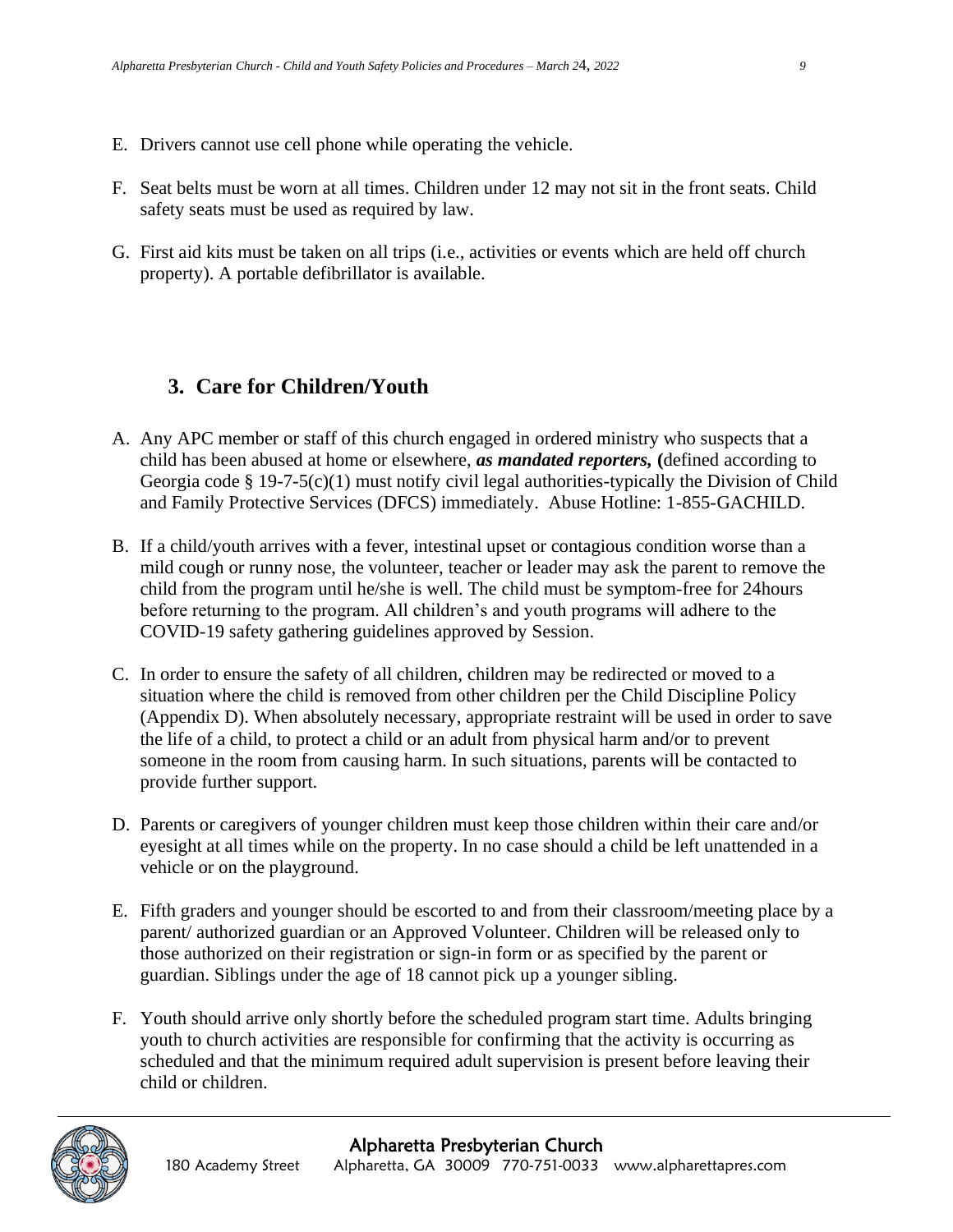- G. APC is not responsible for the transportation arrangements of children/youth coming to, or departing from, sponsored activities. Consequently, it is the responsibility of the parents/guardians to inform their children and the approved adult volunteers of any restrictions on their children's transportation to and from activities. The approved adult volunteers will supervise throughout the activity and remain until all children/youth have departed.
- H. Youth/Child participants are requested to sign-in for all activities other than Sunday school. If emergency contact information is not already on file, it should be provided at the time of sign-in.
- I. If a child/youth needs adult assistance in a restroom, the door must remain ajar and another volunteer must be present.
- J. If a younger child cannot be comforted, nursery attendants will make every effort to locate parents/guardians before the child becomes too distraught. Parents will be contacted on their cell phones to facilitate this practice.
- K. Diaper bags, sippy cups, bottles and other personal possessions brought into the nursery should bear the child's name or be tagged with the appropriate number entered on the sign in sheet.
- L. Nursery toys will be cleaned and sanitized after use.
- M. While on the playground, volunteers will monitor all areas of the playground, being especially mindful of high areas, gates and swings.
- N. Children's Ministry Ratios: The ideal caregiver ratio for the nursery is 1 to 3 and for Children's Sunday School classes Age 3 through  $5<sup>th</sup>$  Grade is 1 to 5. An adult should never be alone with children/youth.

Youth Ministry Ratios: In group activities with greater than 24 youth, the ideal adult/youth ratio should be 1:12. On trips, the ideal adult/youth ratio is 1:6. An adult should never be alone with children/youth.

### **4. First Aid and Fire Safety**

- A. All approved volunteers will be given instructions for fire, tornado, or other emergencies. This includes inclement weather and evacuation plans.
- B. The Property Committee will ensure that all fire extinguishers, alarms, and emergency lighting are functional and that evacuation routes are posted in every classroom. Property committee will test and restock defibrillator parts annually.
- C. Children's Ministry will check the three main First Aid Kits in the building annually for expired contents. These are located in a marked cabinet in the church kitchen, the bookshelf next to the elevator in the upstairs lobby, and the bookshelf next to the front desk in the

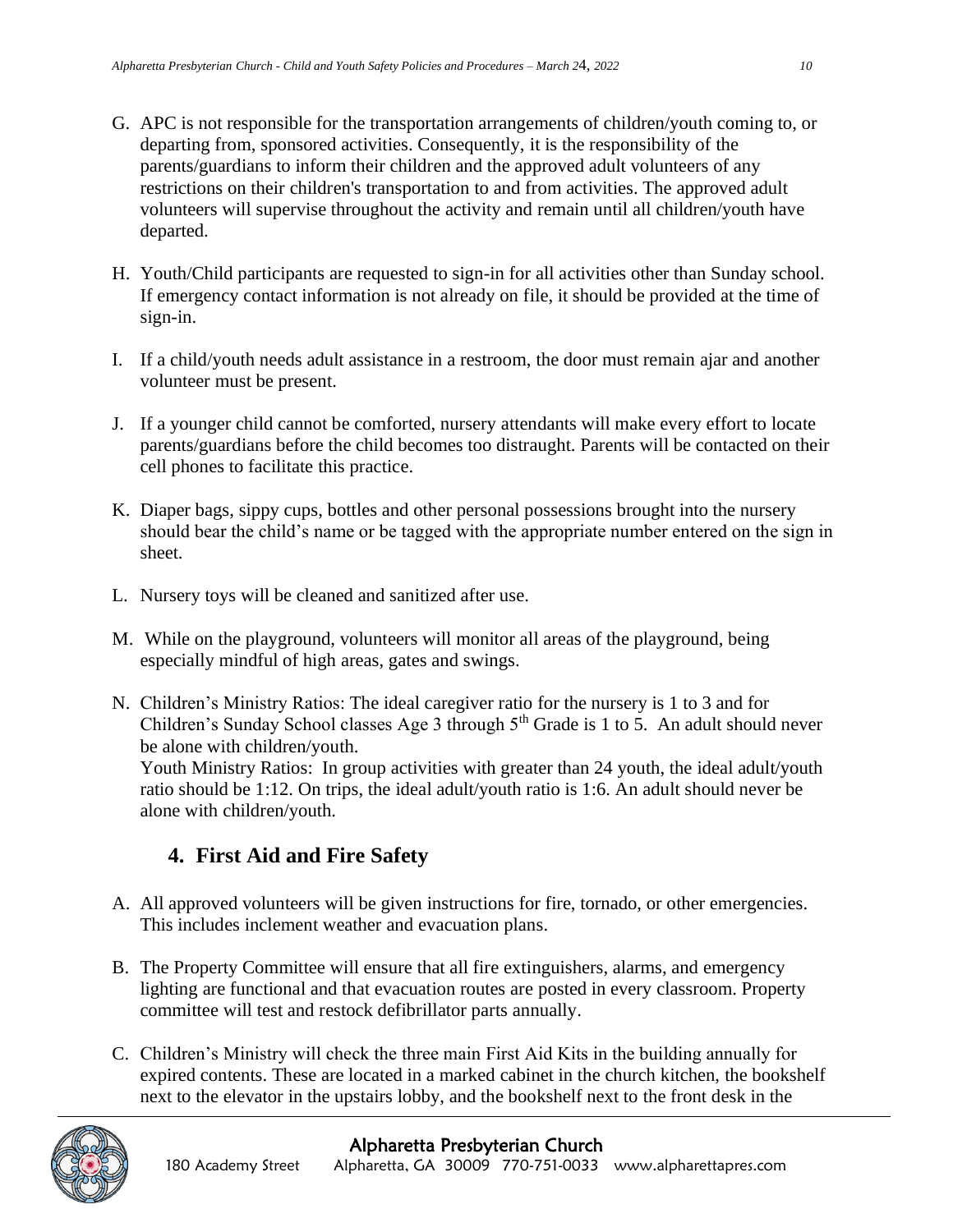Dayschool lobby. All respective areas of ministry will be responsible for their own additional first aid kits

D. Refer to the ["Emergency Response Plan"](https://alpharettapres.sharepoint.com/:w:/g/EUQcSsXiPA9Ghpy_6DlLFfsBPvXJB15uAU2ojs-9l2mjMg?e=sbSPz2) (Appendix H) for further information.

## **5. Social Networking/Media**

APC recognizes the wide use and supports the ministry potential of social media. Because information and exchanges disclosed on social media and computer are not private, all staff and approved adult leaders for youth and children are expected to refrain from online and IT communications or activities related to APC that are inappropriate to the mission of APC or inconsistent with the spirit of this Child and Youth Safety Policy. What a person shares with others through social media should be considered public and permanent. Therefore, APC staff and approved youth/child leaders are expected to be thoughtful, professional and appropriate in the ways they present themselves in all electronic communications and social networks.

Staff members or approved child/youth leaders who use the computer or social media, within an APC church function/activity, in inappropriate ways (for example: pornography, vulgarity, illegal activity, bullying, graphic violence, etc.) will be subjected to disciplinary action up to, and including, termination (for staff) and removal from leadership (for volunteers).

# **IX. Reporting and Inquiry Procedures**

The **Crisis Inquiry Committee, (CIC),** reviews all incidents that allegedly violate the Child and Youth Safety Policies observed within our buildings, on our property, or at an event sponsored by APC. The CIC shall ensure an objective, effective, expeditious and caring response to alleged misconduct. The CIC will report and make recommendations to the Session on each incident.

## **1. CIC Composition and Term**

The CIC will be composed of three members of APC, selected by the Nominating Committee and approved by the Session. The CIC will be preferably comprised of a legal professional, a professional educator, and a licensed counselor. Members will serve a three year term, which may be renewable. An elder currently serving on Session shall not serve on this committee. The Senior Minister of Alpharetta Presbyterian Church shall serve as the staff resource.

## **2. Duty to Report**

Any member of this church engaged in ordered ministry and any certified Christian educator employed by this church or its congregations shall report to ecclesiastical and civil legal authorities knowledge of harm, or the risk of harm, related to the physical abuse, neglect, and/or

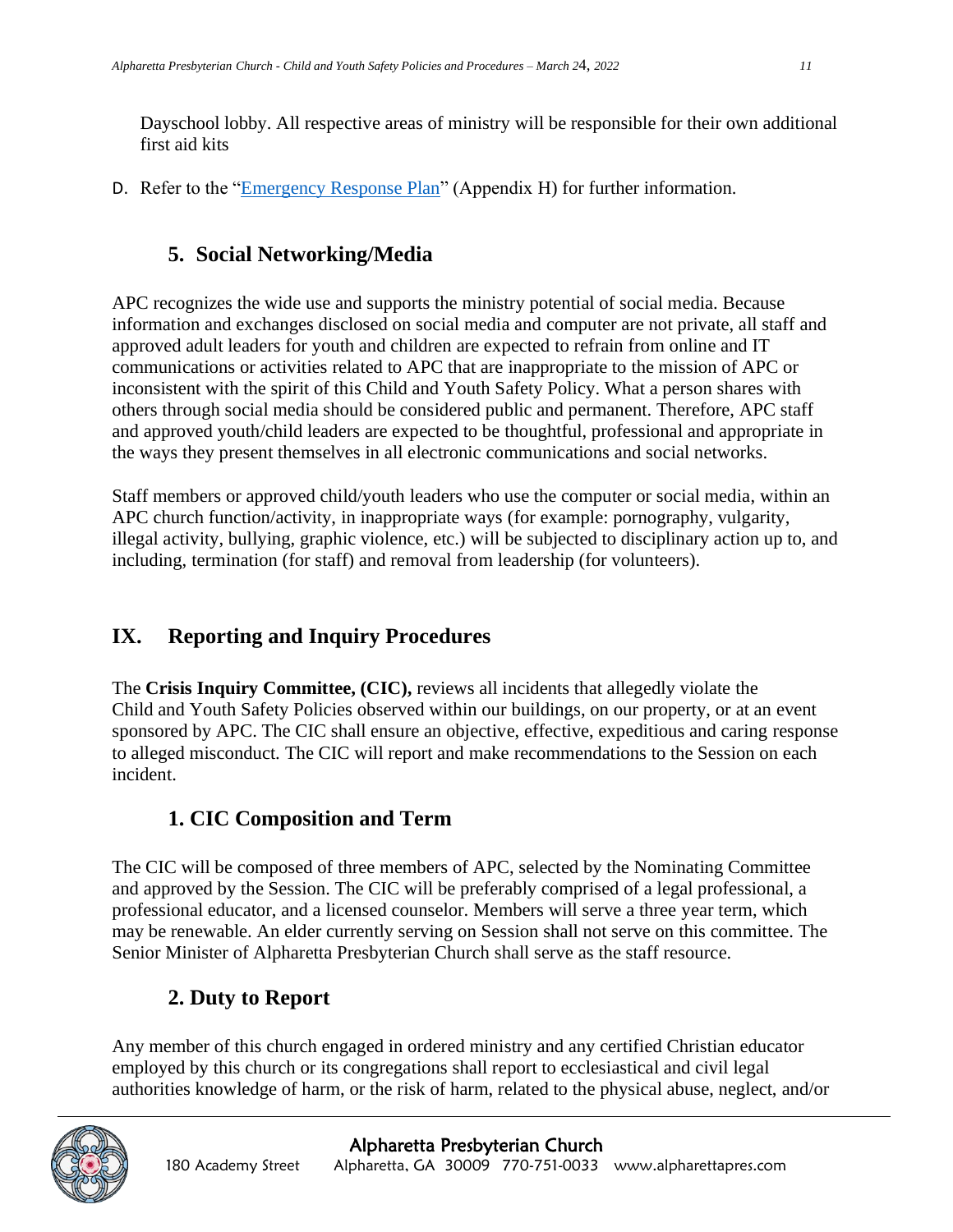sexual molestation or abuse of a minor or an adult who lacks mental capacity when (1) such information is gained outside of privileged communication as defined in Book of Order *G-4.0302*, or (2) she or he is not bound by an obligation of privileged communication under law, or (3) he or she reasonably believes that there is risk of future physical harm or abuse.

#### *Source: PCUSA Book of Order G-4.0302*

#### **3. Reporting and Notification Procedures**

As *mandated reporters* in the state of Georgia, as defined according to Georgia code § 19-7- 5(c)(1), if anyone witnesses or suspects physical or sexual abuse (as defined in Section II)

- Immediately after securing the safety of the victim, he or she must first notify civil authorities, typically the Division of Family and Child Services (DFCS) 1-855- **GACHILD**
- He or she must next provide a written notification (see Appendix F "Incident Report [Form"](https://alpharettapres.sharepoint.com/Shared%20Documents/Children%27s%20Ministry/Child-Youth%20Safety/CYS%20Documents%20and%20Forms/Appendix%20G%20-%20Incident%20Report%20Form%20May%202019.pdf)) to a pastor or Clerk of Session. (The pastor or Clerk of Session will confirm that the civil authorities have notified the parent or guardian of the child, unless the parent or guardian is the alleged abuser, of the alleged abuse and the CIC.)

Anyone who suspects or who has witnessed an incident of emotional or verbal abuse or harassment (as defined in **Section II**) on church property or at a church-sponsored event must, after securing the safety of the victim, report that incident immediately and provide a written notification to a church staff member or Clerk of Session. The recipient of this report will immediately notify the parent/guardian of the child involved unless the parent or guardian is the alleged abuser. The recipient of this report will then notify the CIC.

On behalf of the Session, the clerk will, in confidence, provide written and verbal notification to the alleged abuser of his/her removal from all children/ youth activities pending inquiry. If the alleged abuser is a staff person, that person will be placed on administrative leave with pay, pending inquiry. If the incident is reported to the Division of Family and Child Services (DFCS), DFCS, not APC, will notify the alleged abuser.

If applicable, the Clerk of Session will also notify our liability insurance, legal counsel and the congregational consultant or stated clerk of the presbytery.

## **4. CIC Inquiry Procedure**

The CIC shall proceed with the inquiry in the following manner:

- Receive the written claim of abuse from the Clerk of Session.
- Advise the Clerk of Session and confirm immediately that a report has been made to law enforcement in cases of child physical and sexual abuse.

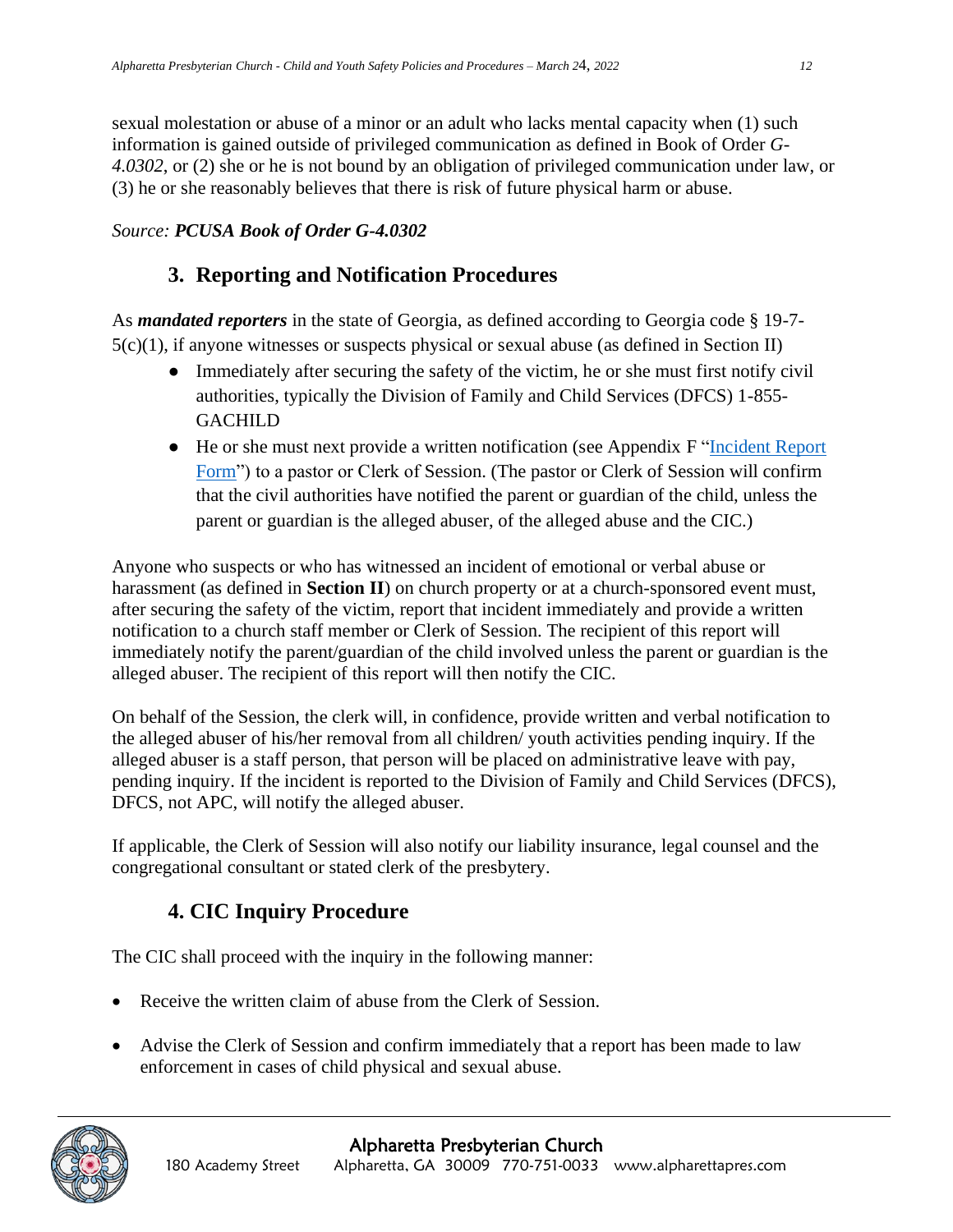- When an investigation begins, the CIC will ask the clerk to immediately notify the Session with the following statement:
	- o "The Crisis Inquiry Committee is investigating a recently reported incident. The individuals involved and the incident itself must remain completely confidential. We ask that you keep the committee and those involved in your prayers. Please allow this committee the leeway to perform the task you have charged it to do. If asked, please mention that an inquiry is ongoing, that you do not know the details, and that the CIC is handling it. We will provide an update at the next Session meeting. Thank you."

The CIC will undertake its work expeditiously and meet in-person with all parties within 15 days. The primary goal of this step is to confirm whether a violation of this policy did or did not occur. The CIC will endeavor to complete and submit a written report to session, including any recommendation, within 30-days of notification of said incident.

As the CIC undertakes its work, it should consider the following:

- Recommend that all parties seek professional psychological or certified pastoral counseling.
- Recommend immediate pastoral care for the reporter, the alleged victim, the alleged offender, their families, congregations and governing bodies.
- Recommend remedial actions within the Session, congregation and/or activity area directly affected.
- Treat the alleged offender with Christian kindness and respect.
- Advise the reporter or the alleged victim that he or she may file a written statement of the alleged offense with the Clerk of Session pursuant to the "Rules of Discipline" of The Book of Church Order if there has been no admission of misconduct and the allegation is to be pursued.

### **The CIC shall not:**

- Advocate for any party
- Act as legal counsel for any party
- Act as counselors to any party
- Replace the authority of the Session
- Enforce a specific remedy or disciplinary action
- **Breach confidentiality**

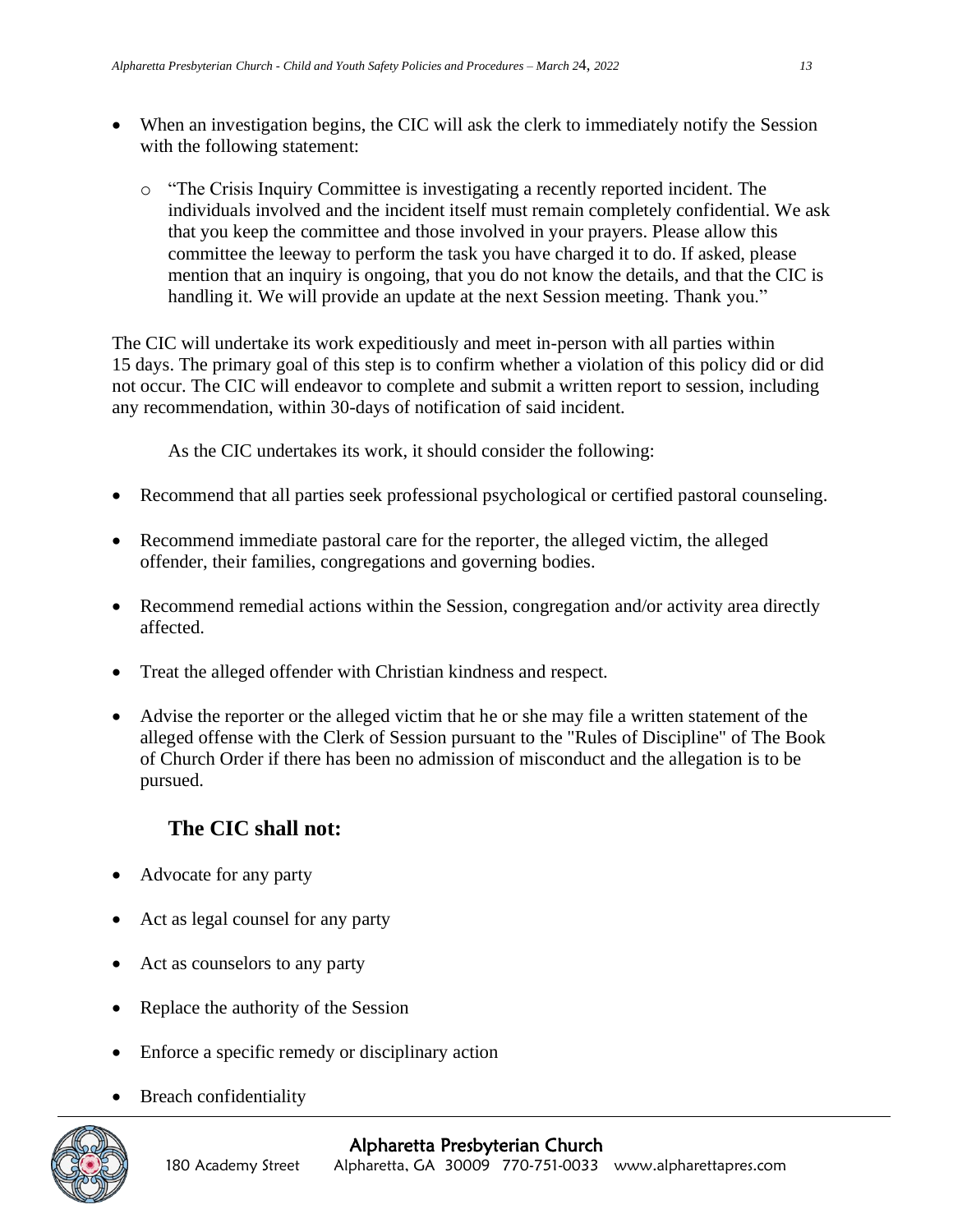If the incident is reported to legal authorities, the CIC will cooperate with those authorities and will support and guide the church family, as needed.

If an inquiry is made by the press, public, or congregation, the following statement may be issued by the clerk of session:

"An incident report of abuse has been forwarded to the proper authorities. APC will safeguard the privacy of all involved and treat them with dignity, respect, and support. "

#### **CIC Findings, Recommendations and Final Report**

Within 60 days of the initial report, the CIC and the clerk of session will produce and deliver to Session a written report of the church's response. The report should be brief and contain only relevant factual information which shall include:

- Names and addresses of all parties
- A summary of the allegation(s)
- A summary of the facts as stated by all parties
- A summary of the CIC's investigative actions
- The remedy, if any, sought by the alleged victim
- The CIC's findings, and whether the abuse is substantiated
- The CIC's recommendations
- A list and signatures of the CIC members

The report should be written in ink or typed to prevent tampering. The report must be signed, dated, witnessed, and kept in a locked file in the church office. If an allegation is unsubstantiated, the CIC may recommend to the Session whether the staff member or volunteer should be allowed to return to work at the church. It will consider the individual's likely effectiveness in working with minors following an allegation and investigation of child abuse, sexual harassment, or other prohibited conduct. Even if unsubstantiated, most allegations require follow up. Therefore, the moderator of Session, in consultation with the pastoral staff, will respond with Christian care and concern to the reporter and/or alleged victim, the vindicated person's family, and the congregation if appropriate.

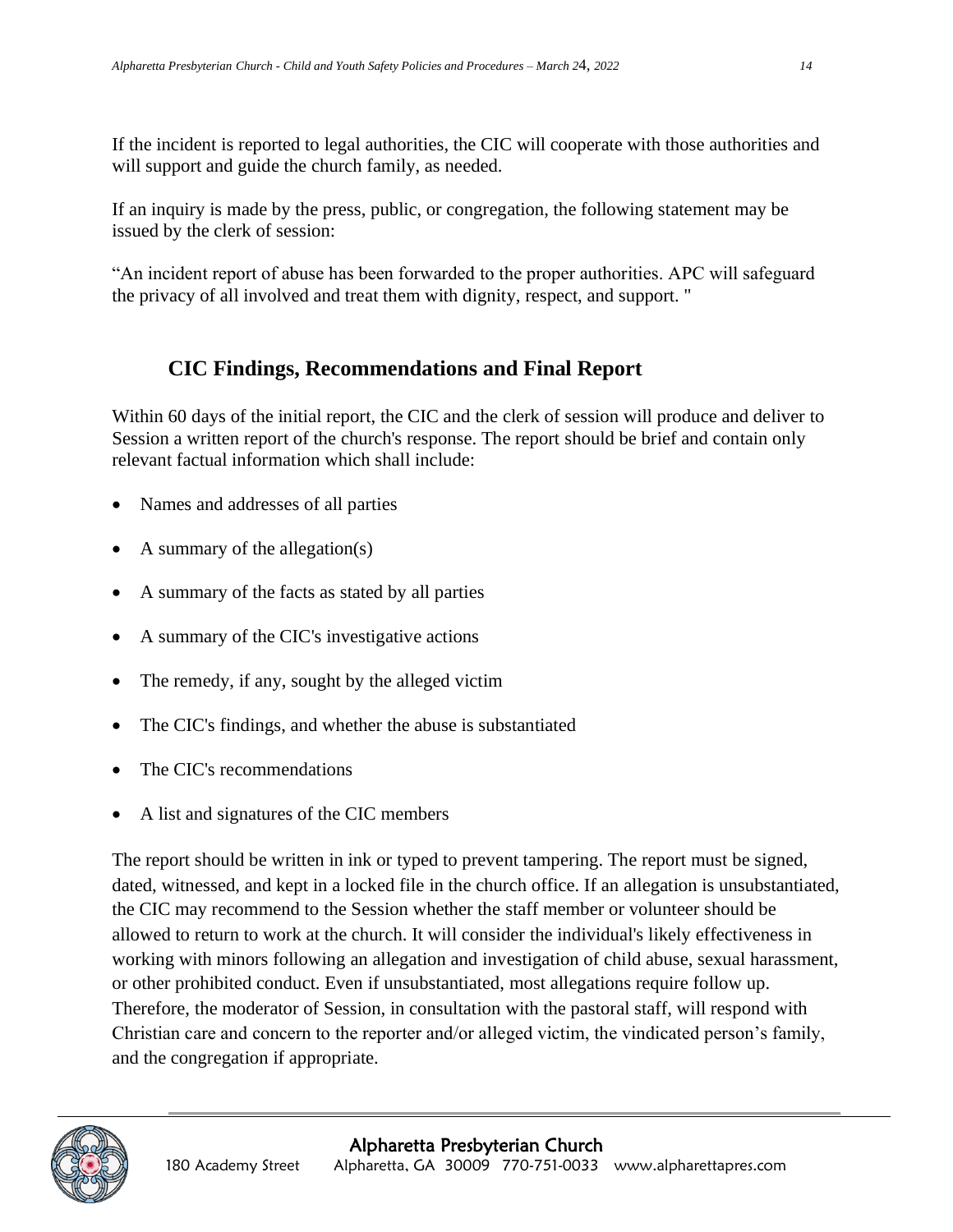## **X. Policy Implementation and Revision**

The Church staff that oversees children and youth programs is responsible for the following:

- Sponsor a minimum of two Child and Youth Safety Policy training sessions each year.
- These training sessions may be either in-person or online training session options. It is encouraged that a staff member or approved volunteer's initial Child and Youth Safety policy training take place in person.
- Educate parents, church members and friends of the church about this policy, and make it available for review in the church office and on the church's website.
- Ensure the church and its ministries are in compliance with this policy.
- Recommend, in consultation with the CIC, to the Session any needed changes in the policy.
- The Session will review this policy and approve any necessary revisions and conduct an audit annually to ensure compliance.